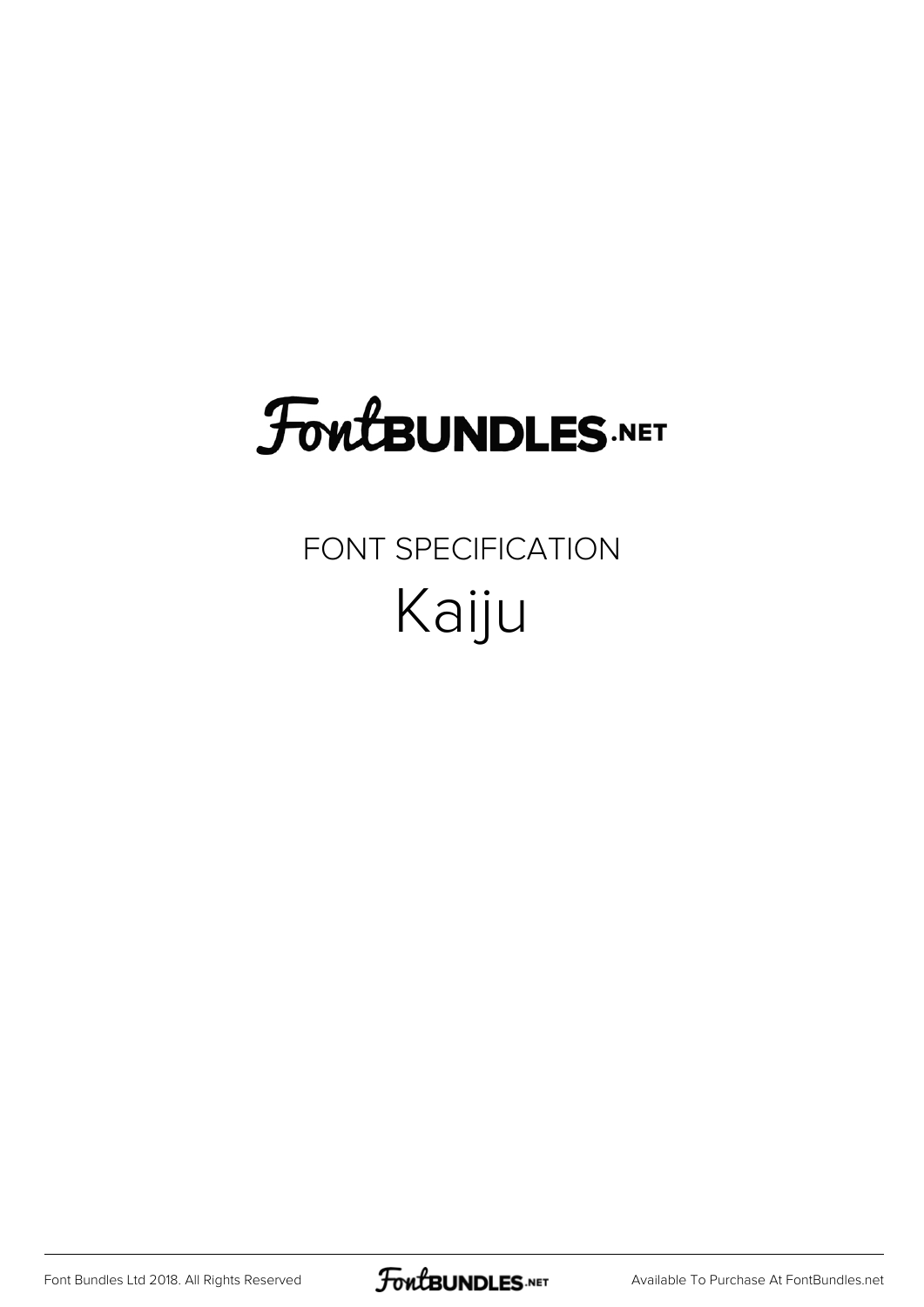### Kaiju II - Regular

**Uppercase Characters** 

## ABCDFFGHIJKI MNOPORSTUV  $\bf W X \bf Z$

Lowercase Characters

## ABCDEFGHIJKI MNOPORSTUVW  $\bf XYZ$

#### Numbers

0123456789

#### Punctuation and Symbols

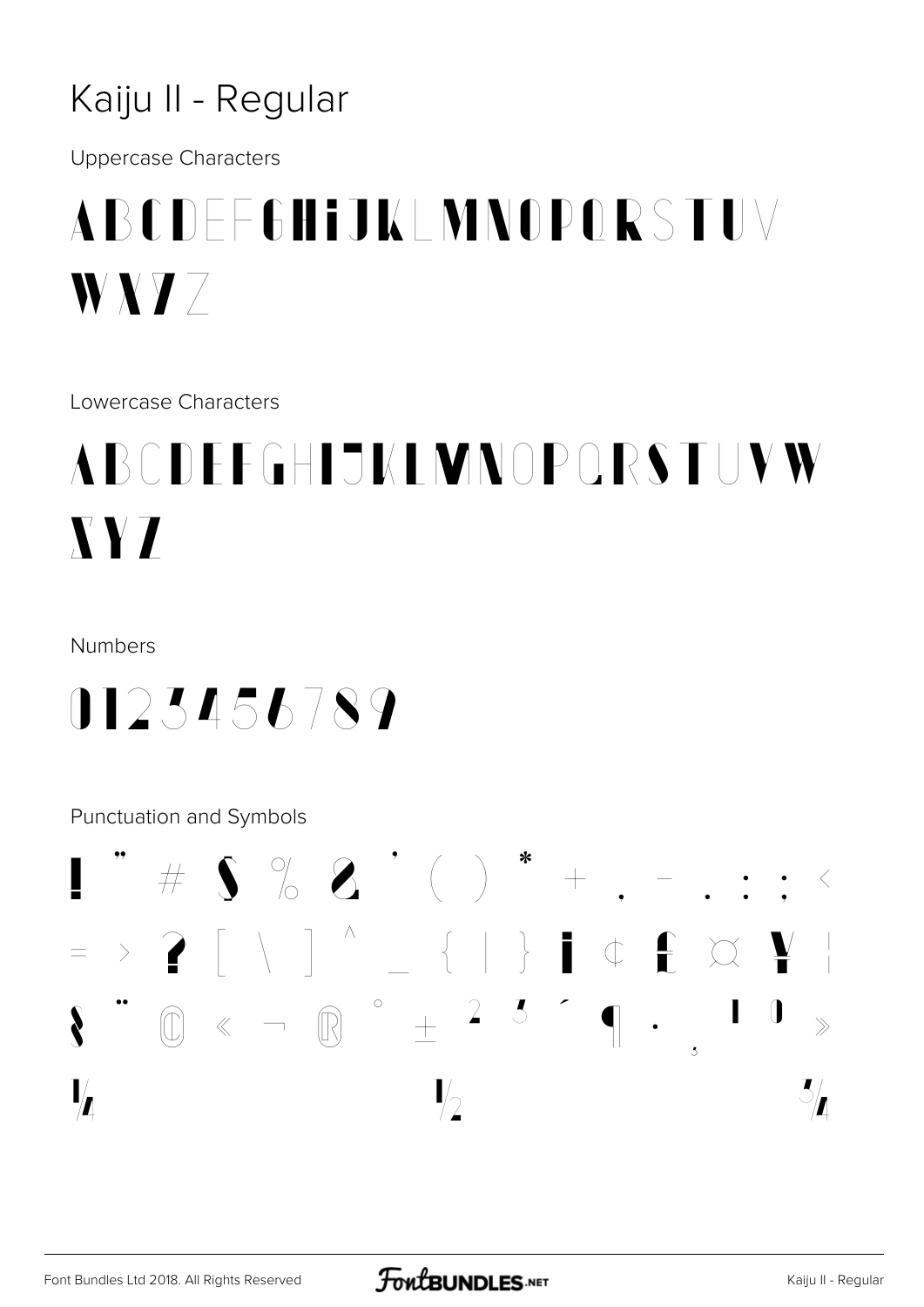All Other Glyphs